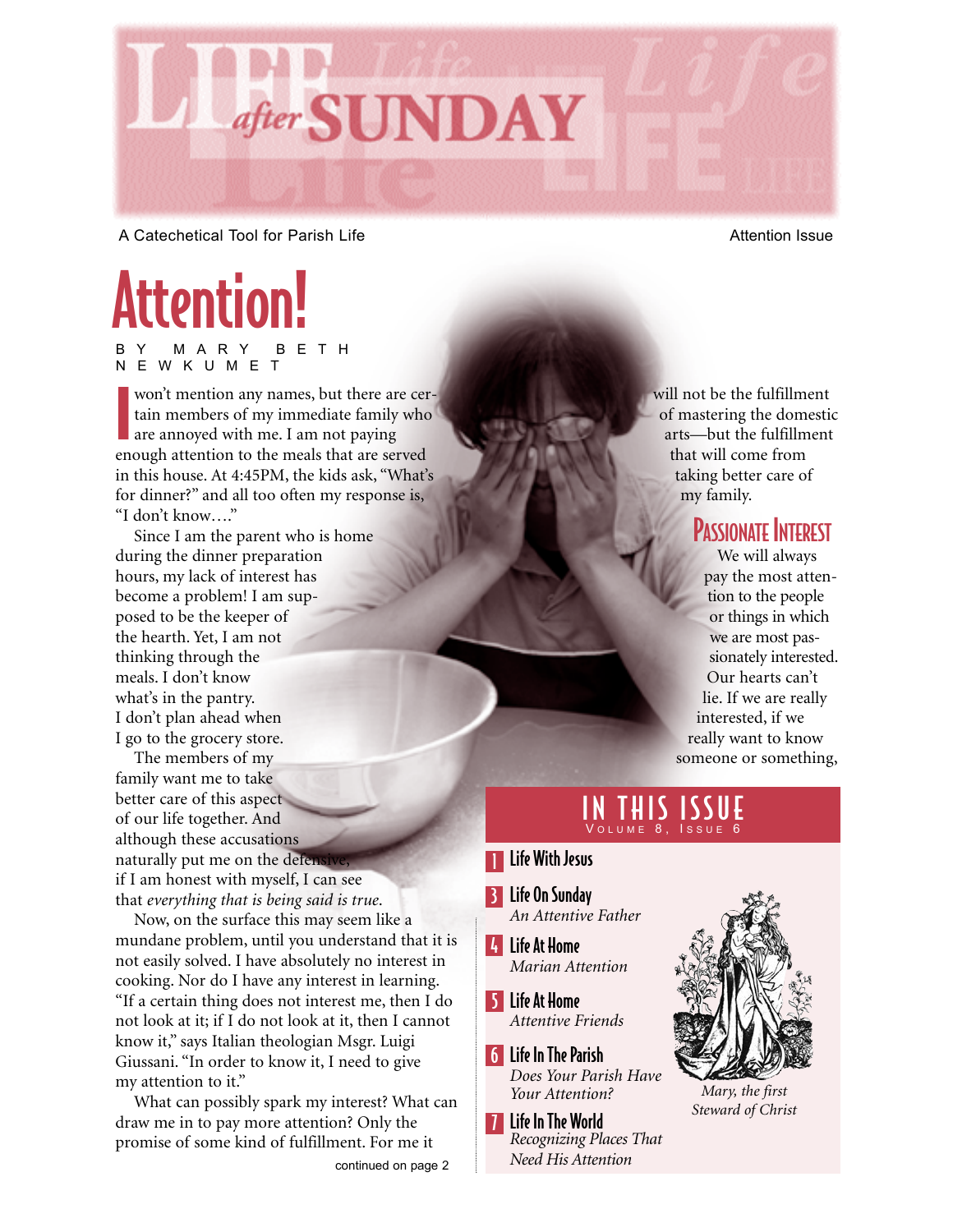

#### continued from page 1

we will pay attention! We will delve, study, explore, search and discover. Why? *Because the people or things that will always be the most interesting to us will be the ones we believe can bring us the most fulfillment.*

What does this fact about human life have to do with Christ and his Church? Everything! A genuine relationship with the Risen Jesus follows the same steps as every other intimate relationship. Therefore, if we have no passionate interest in the person of Jesus Christ, we do not pay attention to him. And if we do not pay attention to him, it is because we do not yet believe that he can bring the most fulfillment to our daily lives.

What can suddenly spark our interest? Christ's call into a deeper relationship usually comes through some kind of an event. An encounter. A confrontation. An illness. A trauma. A death. The more challenging the event, the more opportunity there is for serious introspection, a wide-eyed examination of where we have been directing our focus. Gradually, some of us come to the realization that the people (spouses, family and friends) or things (money, work, clothes, leisure) we have been most interested in up until that time *cannot bring us a deeper happiness and fulfillment on their own*. Not only that, but it has been unreasonable to expect them to provide us with everything our hearts desire.

For some, the fruit of this introspection is a sudden interest in a life with Christ in the Church. *And with this interest comes a new attention.* "In its Latin root, attention means 'to be tensed toward'," says Msgr. Giussani. "If it interests me, strikes me, I will be 'tensed toward' it when faced with it."

#### **TENSED TOWARD THE CHURCH**

Attention to Christ in the life of the Church often starts with a greater participation in the Mass and the Sacrament of Reconciliation. For some of us, this attention may also mean a new routine of personal prayer, perhaps Scripture reading or the recitation of the Rosary. For others, it may mean the desire for additional formation on the Church's teachings, a new interest in serving the least among us, or participation in a small prayer group.

No matter the path, if we stay open and attentive, we will be drawn deeper into the Church's mystery. Through the work of the Holy Spirit, old preconceptions will be shattered. The Church will become less of a sterile someTHING, and more of a mutually attentive relationship with a living SomeONE. With eyes of love, we will start recognizing the living Presence of Jesus Christ in the Word, in the Eucharist and in the people with whom he is united, especially the poorest of the poor. And the deeper we grow in our interest in him and his life, the more dramatically we will recognize his attention to the desires of our hearts.

The great news is that this attention will include all the people and things that have always interested us. The Risen Jesus will bring his divine truth and vibrant passion to every area of our lives. United with him, we can then love our families and neighbors *with his love*. United with him, we can

then pursue our work, security and pastimes *with his truth*, ensuring that these things never again become the place where we find a reduced notion of fulfillment.

The Church is this place of encounter with Jesus Christ and his truth about all of the mysteries of human life. Interested in knowing more? Perhaps now is the time to start paying attention. ❖

# Life After Sunday

#### President

John M. Capobianco

Vice President Mary Beth Newkumet

Executive Assistant Jessica K. Love

Theological Advisor Msgr. Lorenzo Albacete

Life After Sunday is a catechetical tool for parish life created by Lumen Catechetical Consultants, Inc., a 501(C)3 notfor-profit educational consulting firm that helps Catholic organizations communicate a life with Christ lived fully through his Church. @ Copyright 2002. May not be reproduced without permission granted.

**Lumen Catechetical Consultants, Inc.** P.O. Box 1761 Silver Spring, MD 20915 1-800-473-7980 or 301-593-1066 Fax: 301-593-1689 www.lifeaftersunday.com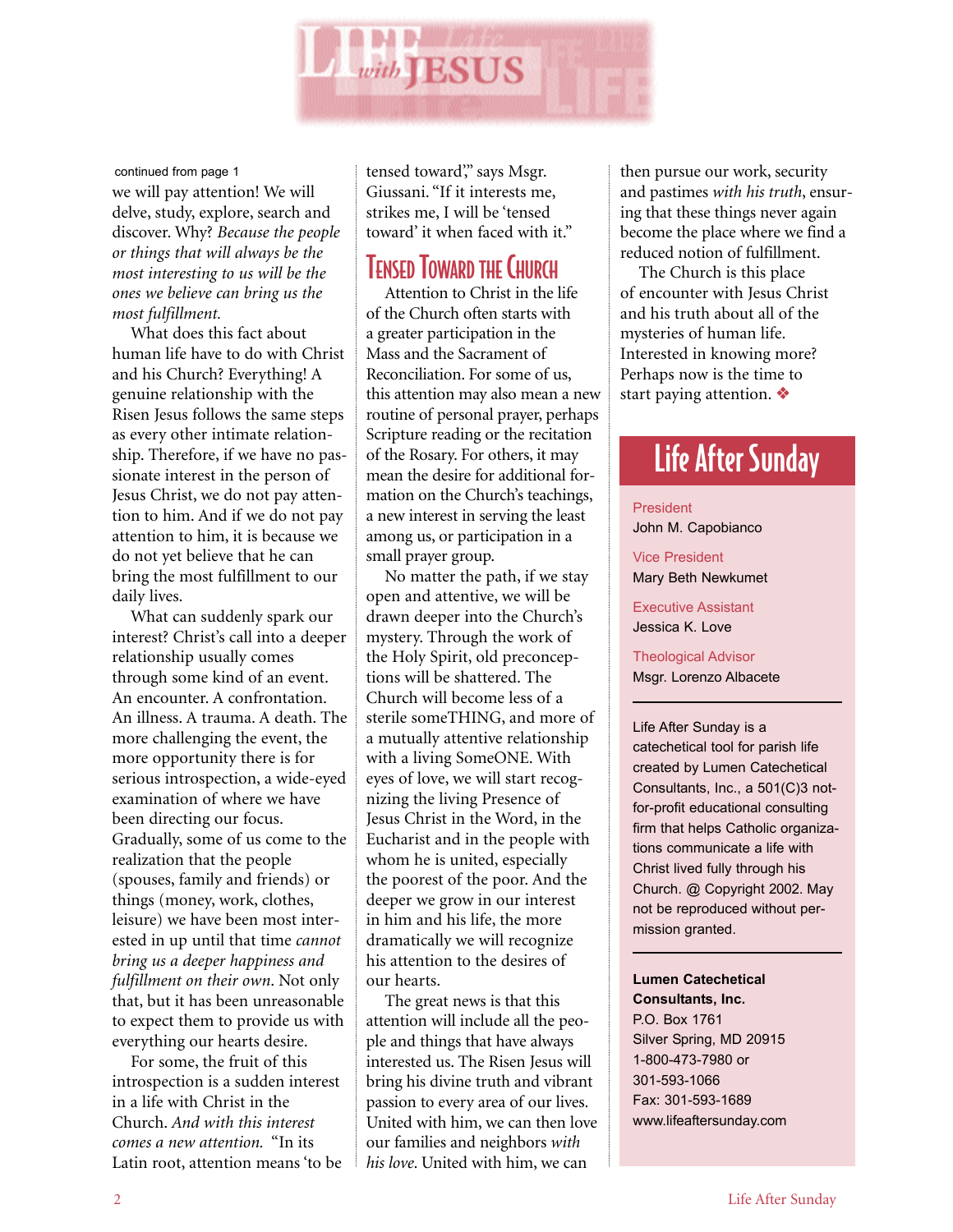

# An Attentive Father

C **Ponsider a father at his baby's** first visit to the pediatrician. Oblivious to the cranky toddlers and sullen teens in the busy waiting room around him, the father sits and stares at the baby's face for a full half-hour, completely focused on whether his child is happy and content. He caresses his cheek and inspects his tiny fingers. He is mesmerized. When it is time for them to see the doctor, the nurse has to call the man's name three times to bring him out of his stupor.

#### SOUND FAMILIAR?

Yet why is it that those of us who remember paying this much attention to our own newborns find it so difficult to believe that God the Father is paying *even more attention* to us? At Mass on Sunday, many still experience a God who is so remote, they can't imagine such an intimate focus.

Yet, when Jesus Christ told his disciples about his heavenly Father, he assured them of his Father's closest, personal attention. This is a Father who not only knows exactly what we need, but also wants to provide it (Matt 6:32); a Father who is so focused on us individually that he has counted every hair on our heads (Matt 10:30); a Father who is "perfect" (Matt 5:48).

#### **GO THROUGH THE SON**

How can we grow in relationship with such a glorious God? The path is very clear. "No one can come to the Father except through me," proclaimed Jesus

Christ (John 14:6). To fully experience the divine life and attentive love of the Father, *we must pay attention to his Son.* We must draw near to his Son; we must pursue an intimate relationship with his Son. Then when the attentive Father looks at us he will "see and love in us what you see and love in Christ" (Preface, Ordinary Time VII). "Do you not believe that I am in the Father and the Father is in me?" Jesus asked his followers (Jn 14:10).

Since the way to the Father is through the Son, the Church asks the faithful to focus their attention on the places where the Risen Jesus can be encountered. At the celebration of the Mass, "Christ is present in the celebrant who renews at the altar the one and only Sacrifice of the Cross," teaches Pope John Paul II. "He is present in the Sacraments through which he exercises his efficacious power. When his word is proclaimed, it is he himself who speaks to us. He is also present in the community, by virtue of his promise that 'where two or three are gathered in my name, there am I in the midst of them' (Mt 18:20). He is present 'especially under the Eucharistic species'" (*Ecclesia in America, #10*).

At these times and places at Mass on Sunday, the Risen Christ comes to offer a deeper experience of our eternal destiny with his Father. So don't be surprised when he reveals himself to you personally. Even if you *are* paying attention, the "revelation" of Jesus Christ is so unexpected and so concrete, that you will remember the time and place—like the apostles who first encountered Jesus at "four in the afternoon" (Jn 1:39).

Like them, he will invite you to "come and see" the glory of human life lived with an attentive Father. ❖

## **ATTENTION TO THE TRUTH**

**S**ince many of us have had no formal catechetical instruction since Confirmation, it can become easy to listen to secular voices that overlook, misinterpret or dismiss many of the Church's teachings. Do you own a copy of the Catechism of the Catholic Church? Do you have a Bible, Liturgy of the Hours, or prayer book? Have you ever read the lives of the saints or writings by the Doctors of the Church? The pursuit of truth is a quest of every attentive person. A focus on Christ's truth expressed in the life of his Church is essential. ❖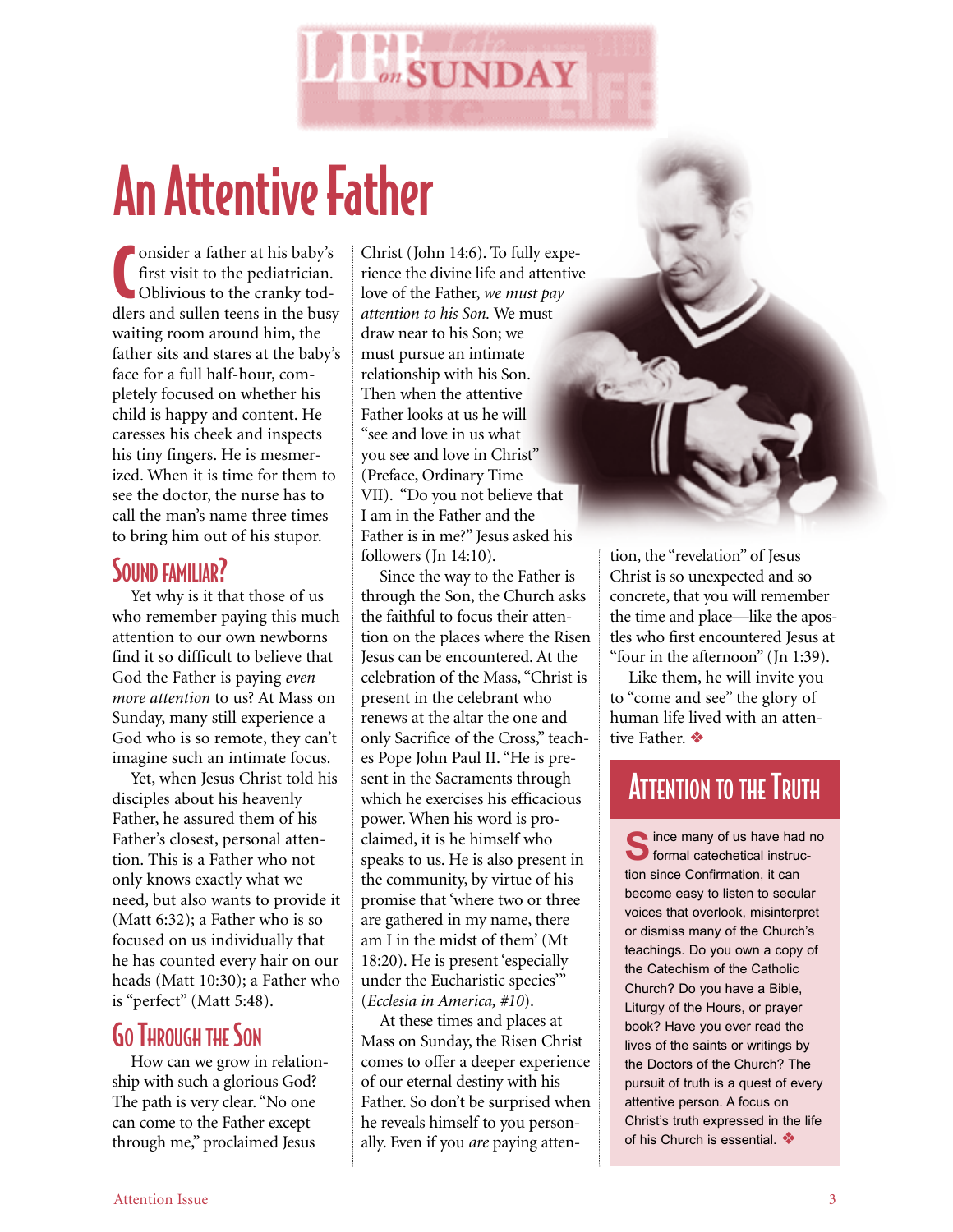

# Marian Attention

merican boys are in cr<br>according to the popu merican boys are in crisis, according to the popular culobserved that boys today are increasingly unruly, uncooperative, hard to educate and depressed. The speculated reasons for this crisis range from lack of parental presence to an overemphasis on education for girls. Boys, many experts say, are getting lost in the shuffle of modern life. If only they had stronger male role models, or were exposed to less sex and violence in the media….

I am not an expert, just the mother of two young boys. But I would like to propose another way to help both little and notso-little-boys who seem to have lost their way to a secure, fulfilled life. I suggest helping them appreciate and love the Blessed Mother.

Now you may think that boys in need of strong male role models would be better off with male saints—and I'm certainly not discouraging that! I am just speaking from my own experience. The most attractive, masculine men I know are men who have fallen in love with Mary. Why? Because through the work of the Holy Spirit, the Virgin Mother brings men to appreciate the fullness of the feminine person.

#### **ATTENTIVE TO WOMEN**

In my experience, men who are devoted to Mary are more attentive to women. They tend to honor their mothers, love their wives, cherish their daughters and appreciate their sisters, women friends and colleagues. "In the light of Mary," says Pope

John Paul II, they see "in the face of women the reflection of a beauty which mirrors the loftiest sentiments of which the human heart is capable: the self-offering totality of love; the strength that is capable of bearing the greatest sorrows; limitless fidelity and tireless devotion to work; the



ability to combine penetrating intuition with words of support and encouragement" (Mother of the Redeemer, #46).

Men who appreciate these feminine gifts will never stay in crisis for long because *they will be deeply loved by the women in*

*their lives.* And with all that feminine attention, they will tend to be happy, fulfilled and secure. By confidently loving the feminine, they become the best of men. This is true whether they become husbands, fathers or priests.

#### BEHOLD, YOUR MOTHER

When Jesus gave his Mother into the care of St. John at the foot of the Cross, he knew that a relationship with her was a glorious way for men and women to plumb the depths of his divine life and love.

It is never too late for a "boy" of any age to turn to Mary especially if he is confounded by the women who surround him! The rosary is an especially powerful way to walk in her feminine presence. "The rosary is a way of contemplating the face of Christ seeing him—we may say through the eyes of Mary," says the Pope. By pondering the mysteries of the life of Christ in companionship *with her*, a man can begin to recognize the true path to the life of sustaining love the Father has intended for him.

 $-MBN$  ❖

## **ATTENTIVE FOR LIFE**

**W**hen children are little, begin their relationship with the Blessed Mother by teaching them the Hail Mary and telling them how much the Blessed Mother loved and cared for Jesus throughout his life. When children receive the sacraments, the gift of a Marian statue or medal can become a precious reminder of Mary's presence on their journey with Christ. Teach them to say the rosary and suggest they confide in Mary when they are afraid, tempted or having trouble sleeping. As they get older, send them to Mary when they are fighting with their siblings or wildly attracted to the young men or women they meet. Through prayer, the Virgin Mother will help them cling to Christ and begin to take the people who surround them into their attentive care. ❖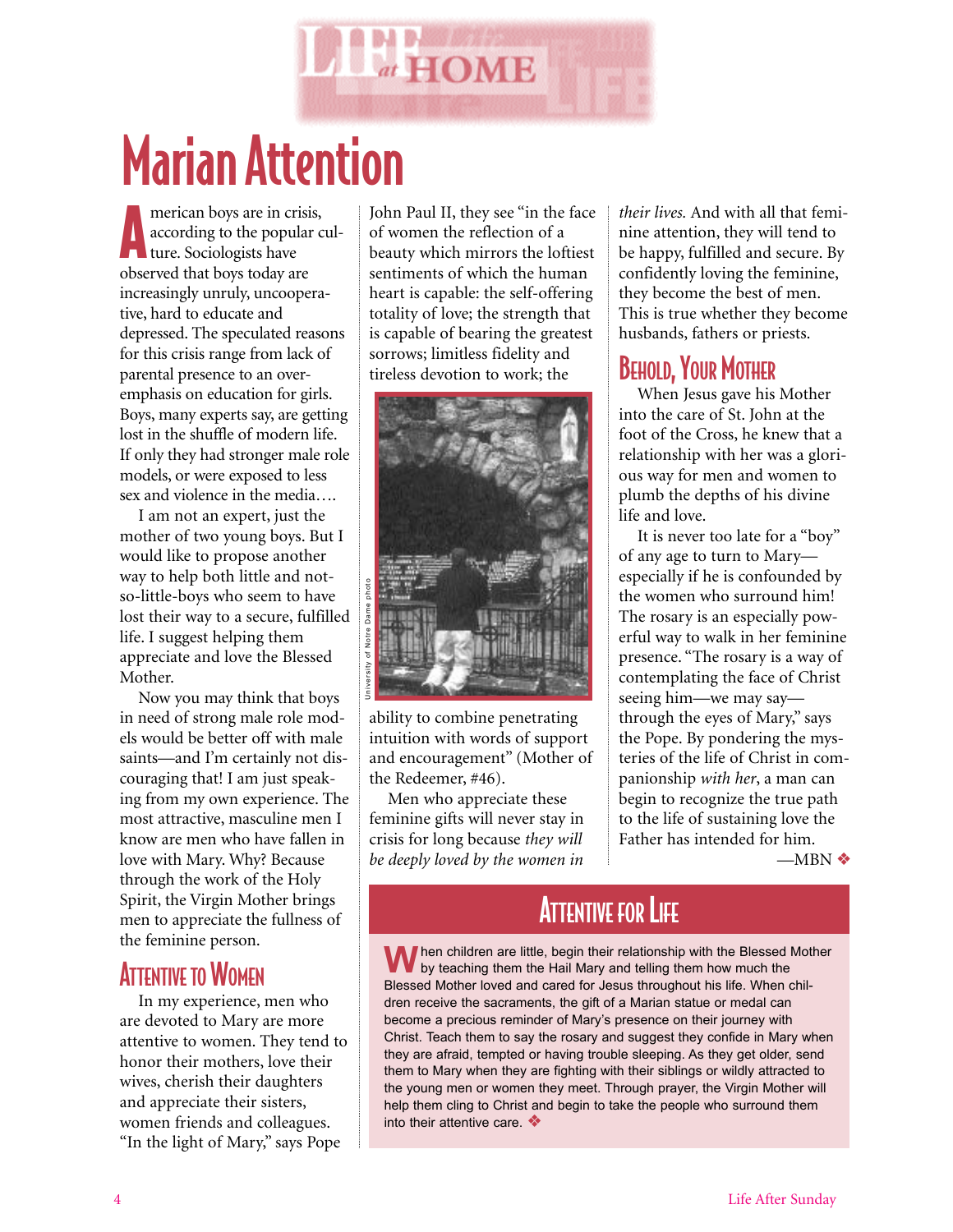# Attentive Friends BY NICOLE LAWN

F aith is something that I've always had in my life. As I grow older, my faith grows stronger. I believe now I have a great relationship with God. I love going to church. When I walk in I get this feeling inside me. I love the solemn look about it. To me it is so welcoming. I tend to like to go to church alone, because I feel I get the most out of it. No distractions.

I was the president of my Catholic girls' high school my senior year. By being a part of the student council, and other activities I got to meet and become friends with a lot of girls. I thought going to a Catholic school, I would find a lot of girls who were just as into their faith as I was; I mean, almost all the girls had gone to a Catholic grammar school. I was wrong. Most of my friends were the Christmas, Easter churchgoers. Almost none of them would talk about their faith or anything religious. It wasn't the cool thing to do. Everything was about boys and alcohol. Now I'm not saying that I wasn't interested in that, too, but no one really had the same connection with God like I had. During my freshmen and sophomore years, I didn't really talk about my faith to others; no one seemed very interested in it.

### NOT AFRAID TO SHARE

By the time junior and senior year rolled around I realized that my faith was something very important to me, and I'm not going to be afraid to share it with anyone. When I would hear my friends talk about something that was wrong, I would throw in the

comment "Pray, God will help!" and when my friends and I would fail our tests, I would say, "Okay, this happened for a reason, God is trying to tell us something." (I think He was telling us to get off AOL and the telephone,

and study.) And one day, I got the nickname that stuck all throughout my senior year….Dork Lawn. The friends I hung out with just didn't think church or praying was the thing to do. So when I would start saying something about my faith, I got the comment, "You're such a dork." At first I couldn't understand why they always called me that. Now I realize that it wasn't something they were calling me to put me down, but it was just something to say back. They didn't know what to say, they didn't want to admit that praying could be the solution to their problem, or going to church was a cool thing to do.

As the months went by I actually started to gain better relationships with some of my friends. I got more phone calls, with friends asking me for advice on a problem they had either at home, school, or with boys. And in almost all of the conversations I've had with them, I always told them that "everything is happening for a reason. There's a reason why that boy hasn't asked you out, maybe God's got a better boy waiting for you." When I gave advice like that, my friends would pause, think about it, and say, "Yeah you could be right…..you're such a dork." Now having a name like Dork wasn't always the greatest. When I got up to speak at



school assemblies, I would hear someone yelling Dork. The worst was when my English teacher actually called me Dork!

#### DEEP FRIENDSHIPS

We all need friends. We look to friends, as people we can count on, people who are always there to either help us out, or to make us laugh. We have the surface friends, which are friends who you hang out with, you like, can make you laugh, but they aren't the ones that you call to tell your deepest secrets, or can trust the most. Those are your real friendships. Those are your greatest friends. I had a lot of surface friends that would always call me up for advice and when it came down to when I needed the advice, they didn't have much to say. My good attentive friends were also the ones that were starting to realize that I did have a strong connection with God and my church community.

Right now as a freshman in college, I'm looking back at who were the friends I wish I had spent more time with, and I'm realizing which friends are the ones that really cared. I have lost friends since high school, but I've found out who my best friends are. The degree to which we know ourselves and are willing to be ourselves reflects in our relationships with others. ❖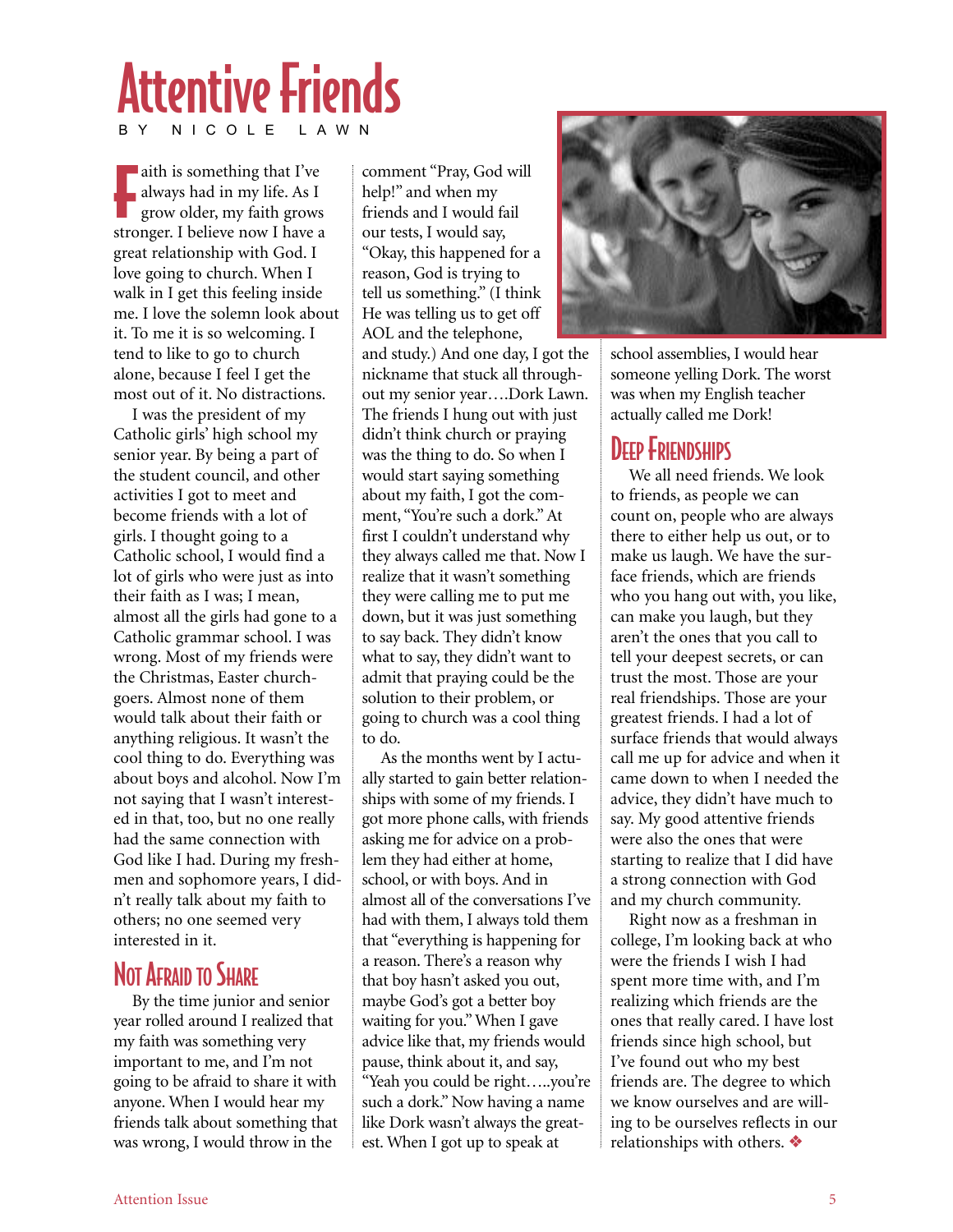

# Does Your Parish Have Your Attention?

BY JOHN M. CAPOBIANCO

Solution of the hardest place to focus your attention. It is so easy for personalities to get in the way of stewometimes your parish can be the hardest place to focus your attention. It is so easy for perarding the love of Christ to the very people you have come to know just well enough to recognize that you don't want to spend any more time with them! You know the ones I'm thinking of: Tom is just a grumpy pain. Meetings are unbearable with him. Harriet is set in her ways and always sings the same old songs. Mary is too conservative. Billy is too liberal. Harry has been running the clam bake forever, and who wants to work with him? And the CYO basketball coach, oh dear God, don't get me started! There's only one thing worse than the sports people in parish life and that's the people at bingo! Sound familiar? Sometimes you wonder if sitting on the couch and watching another episode of "Everybody

### **PRAYER**

**O**Blessed Lord, you have<br> **O**commanded us to love one another; give us the grace that, as we have received your unmerited favors, we may love all persons in you and for you. We implore your clemency for all people, but particularly for our friends whom you have given us. Love them, Source of Love, and instill in them a thorough love for yourself, that they may seek, utter and do nothing save what is pleasing to you. Amen. ❖

– St. Anselm of Canterbury

Loves Raymond" isn't much more tranquil for your spiritual health! At least there, when you get agitated or just plain bored, you can use the remote.

And yet, I submit that it is at just this moment—when you notice those irritating flaws in your fellow parishioners—that you have been given a special gift. If you notice that someone or something is not quite right in your parish, like it or not, you are starting to pay attention. Your response at this point is critical. These "flaws" in parish life can become excuses for you to dismiss everyone and everything the parish has to offer. Alas, after all, it's not perfect, so why waste your precious time? So many people spend their entire spiritual lives right here, griping about or discarding the problem people in their path, and they go no further. And yet, if you follow the path of attention, and begin to focus more closely, you will notice that Christ is asking something of you *through them*. Maybe he simply wants you to pay particular attention to his presence in them. Or maybe he is simply using them to prompt you to go beyond your own all consuming needs and desires. Illustration by Richard Cook

## **CONSISTENTLY PREFERRED**

To pay attention to another in your parish in this way influences a beautiful interior growth in charity. "Charity simply means that in human relationships another is consistently preferred to oneself," says Msgr. Luigi Giussani, in his book, *Morality,*



*Memory and Desire*. "To affirm others in this fashion is to grow, to increase. In practice, charity develops as attention given to the person of another, with the intention of providing whatever is necessary to that other person and of assuming upon one's own shoulders the needs and requirements of that person. The community that arises from such a situation is a community of initiatives, of initiatives without limits. These initiatives, in turn, produce a society that is more humanly desirable."

The attractive beauty of a parish begins to shine when this kind of community flows from the attention lived by many charitable parishioners. When this happens, Harry might even let another parishioner steward that clam bake. Mary and Billy might start thinking and acting beyond their narrow political categories. Harriet might sing a new song. In this way, together, our parishes might become the breeding ground for that "more humanly desirable" world. This only leaves me with one question: This doesn't mean I have to volunteer for bingo, does it? ❖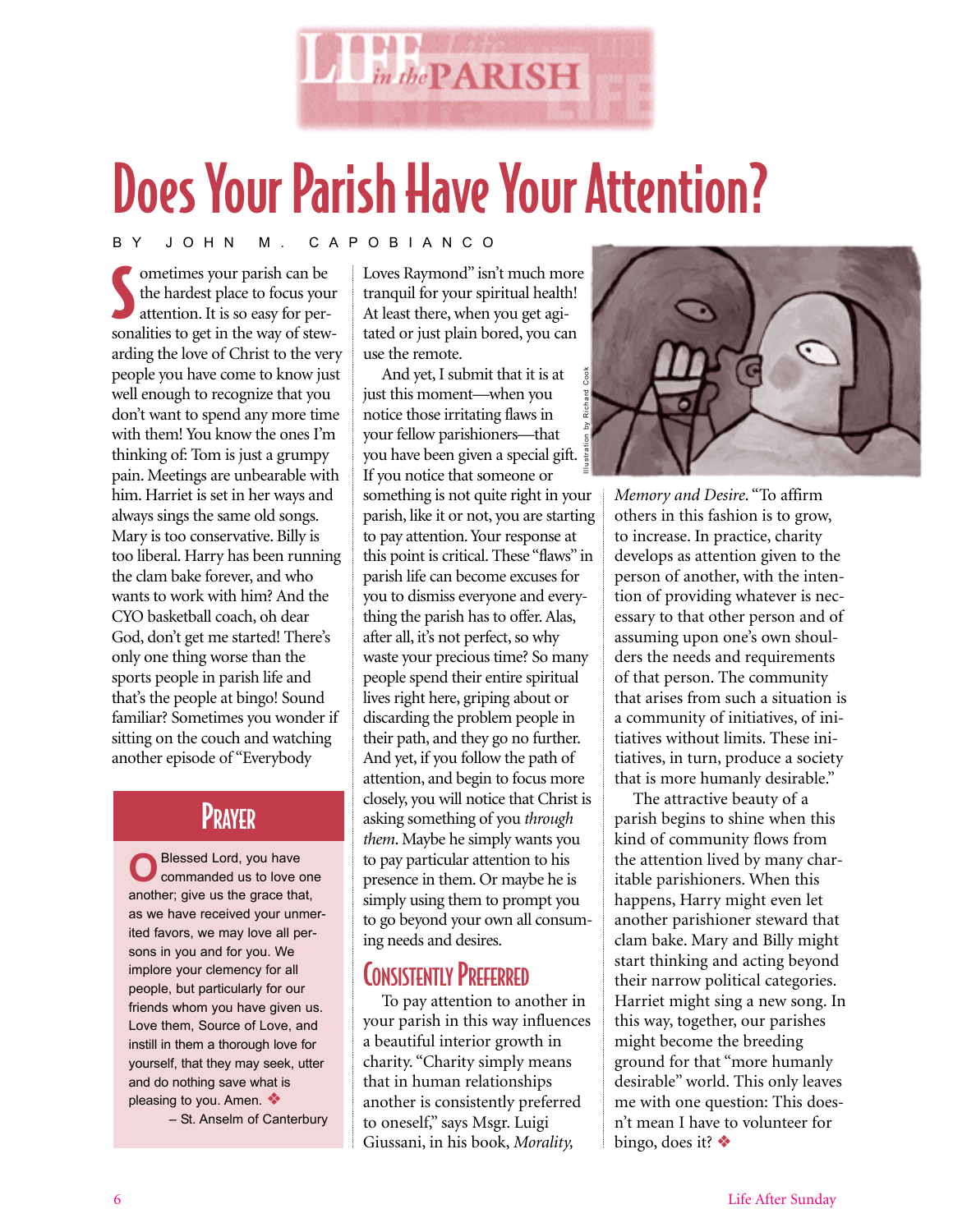

# Recognizing Places That Need His Attention

O nce you have begun to pay more attention to life with Christ in his Church, your life out in the world will never be the same! You will begin to see things with new eyes. In your work, volunteer activities and civic

organizations, you will notice the places where there is very little love, very little solidarity, very little peace. Recognizing this fact is an important step in the life of a believer.

Consider the path of St. Vincent de Paul. Like many of us, St. Vincent began

his life with Christ in the Church with a focus on his own personal concerns. "Among his chief reasons for becoming a priest," writes biographer Edward R. Udovic, C.M., "was his desire to get an office in the Church from which he could obtain enough money to retire early, return home and provide for his family." But when St. Vincent de Paul arrived in the city of Paris in 1608, his path took a different turn. St. Vincent was assigned as tutor and chaplain to the wealthy Gondi family and their children. This would have seemed like a perfect assignment given his personal goals. Yet St.



Vincent began to focus his attention outward, looking more carefully at the realities of the society around him.

As he traveled the Gondi estates with his patrons, St. Vincent became keenly aware of the severe spiritual and material poverty of

the peasants who worked the Gondi land. St. Vincent "paid close attention to events and even closer attention to the people who gave meaning to the events." This process took some time. It would be a few more years before St. Vincent was ready to fully respond to Jesus truly present in the poorest of the poor who surrounded him.

## **ATTENTION AND RESPECT**

**f** fact the fourth commandment illuminates other relationships in society. In our brothers and sisters we see the children of our parents; in our cousins, the descendants of our ancestors; in our fellow citizens, the children of our country; in the baptized, the children of our mother the Church; in every human person, a son or daughter of the One who wants to be called 'our Father.' In this way our relationships with our neighbors are recognized as personal in character. The neighbor is not a 'unit' in the human collective; he is 'someone' who by his known origins deserves particular attention and respect." ❖

–Catechism of the Catholic Church #2212.

### **THOSE THINGS HE LETS** US SEE, HE ASKS OF US

**ff** et us remain within the bounds of our vocation. Let us labor to become interior men, to conceive great and holy affections for the service of God. Let us do the good that presents itself to be done and let us do it in the ways we have said. I do not say that it is necessary to proceed to infinity and to undertake all things without distinction, but those things which God lets us see, he asks of us " ❖

–St. Vincent de Paul to the Congregation of the Mission, 1658

#### **ATTENTION FIRST**

Before he could act, St. Vincent de Paul had to focus on—and therefore, recognize the places where Christ's love and care was not evident in the world around him.

In the same way today, we cannot begin an authentic mission of social justice, evangelization, right to life, or stewardship unless we pay close attention first to the people, events and organizations where the Lord's love is wanting around us. Once we have recognized this fact in our own surroundings, we can proceed confidently as an instrument—not of his rhetoric—but of his presence and love.

Where is the Lord asking *you* to be his attentive Presence in a world longing for his life and love? ❖